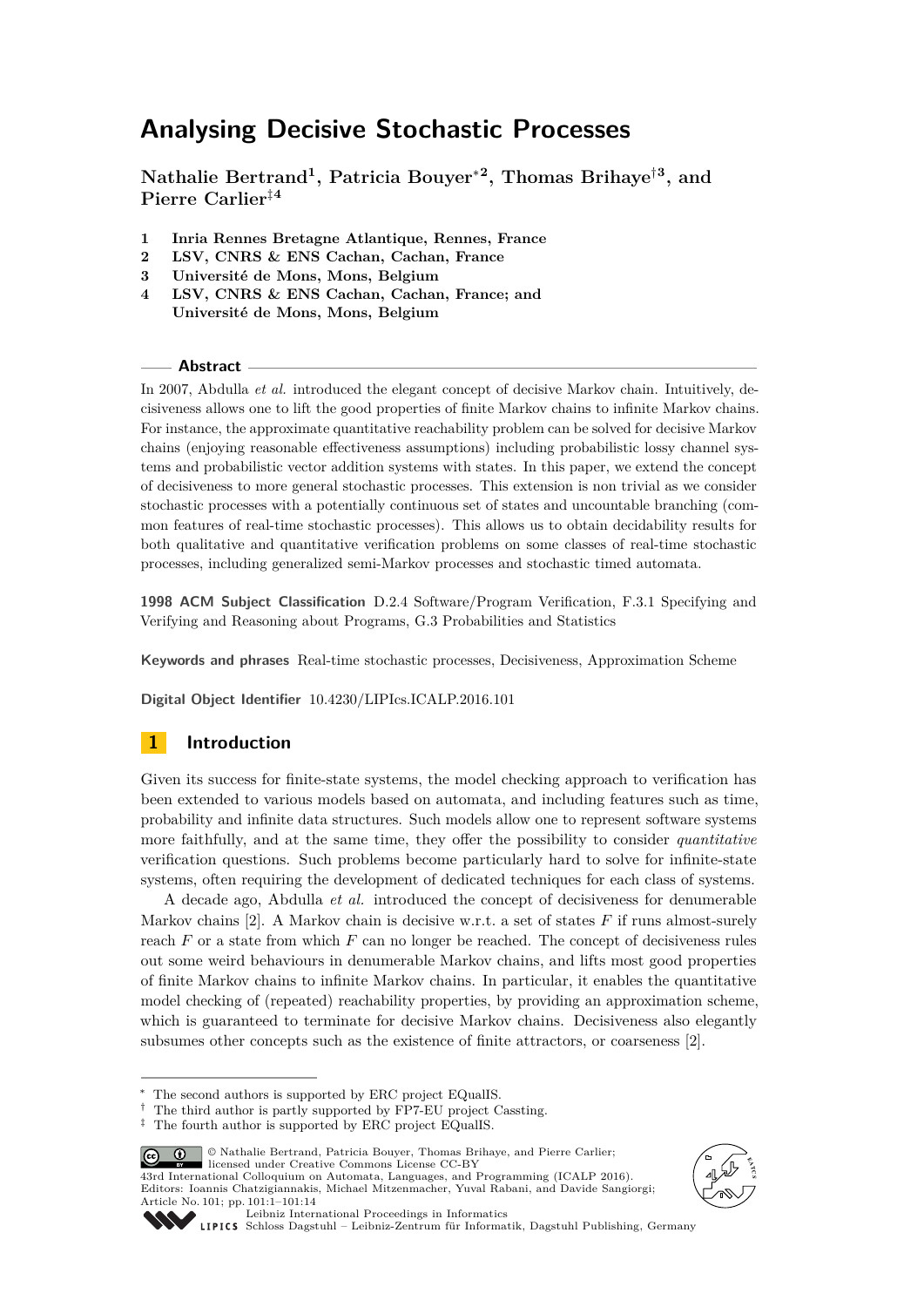## **101:2 Analysing Decisive Stochastic Processes**

Dense time required for representing real-time systems, is a potential source of infinity. However, stochastic real-time systems cannot be handled by the theory of decisive Markov chains, as both the state space and the branching are in general non-denumerable. The general philosophy for models with dense time is to design an abstraction that preserves some properties of the original model, and is amenable to efficient model checking techniques. A prominent example of such abstractions is the region graph for timed automata [\[4\]](#page-12-1). However, abstractions often do not preserve quantitative properties, and they may be too coarse already for the evaluation of the probability of properties as simple as reachability properties.

In this paper, we generalize the concept of decisiveness to arbitrary stochastic systems, thus including the ones generated by real-time stochastic systems. While stochastic systems are often viewed operational in the model checking community (that is, one considers executions of a system), we take here a more abstract point-of-view, and consider the general mathematical model of stochastic processes.

Our first contribution is to define a notion of decisiveness for stochastic processes, generalizing the concept introduced by Abdulla *et al.* for denumerable Markov chains. This generalization is non trivial as we consider stochastic processes with a potentially continuous state space and uncountable branching, both being common features for modelling real-time stochastic processes. Moreover, in order to discriminate which verification techniques are sound, we refine the notion of decisiveness in three variants.

Our second contribution concerns the qualitative model checking of reachability and repeated reachability properties. We show that, under some decisiveness assumption, the almost-sure model checking of (repeated) reachability properties reduces to a simpler problem, namely to a reachability problem with probability 0. We advocate that this reduction simplifies the problem: in countable models, the 0-reachability amounts to the non existence of a path, in the underlying non-probabilistic system; beyond countable models, checking that a reachability property is satisfied with 0 probability amounts to exhibiting a somehow regular set of executions with positive measure.

A third contribution concerns quantitative model checking, here again for (repeated) reachability properties. Under some further decisiveness assumption, we prove that an approximation scheme, inspired from the path enumeration algorithm [\[17\]](#page-13-1), is guaranteed to terminate. One can thus approximate, up to a desired precision, the probability of (repeated) reachability properties.

We then realize that non-Zeno real-time stochastic processes have good decisiveness properties when focusing on time-bounded reachability properties, which enables the evaluation of such properties within arbitrary precision.

Last, but not least, we introduce a generic notion of abstraction and explain how to derive decisiveness of the concrete model, using similar properties on the abstraction. We instantiate our framework with generalized semi-Markov processes (GSMP) and stochastic timed automata (STA), two models combining dense-time and probabilities. While the decidability of the qualitative model-checking was already known for STA [\[9\]](#page-12-2), the current approach yields general approximation results for the quantitative model-checking, which were not known before.

# **2 Preliminaries**

# **2.1 Stochastic processes**

Let  $(\Omega, \Sigma, \mathbb{P})$  be a probabilistic space, that is,  $\Omega$  is a set called the *universe*,  $\Sigma$  is a  $\sigma$ -algebra, and  $\mathbb P$  is a probability measure over  $(\Omega, \Sigma)$ . Let  $(S, \Sigma')$  be a measurable space. A *stochastic*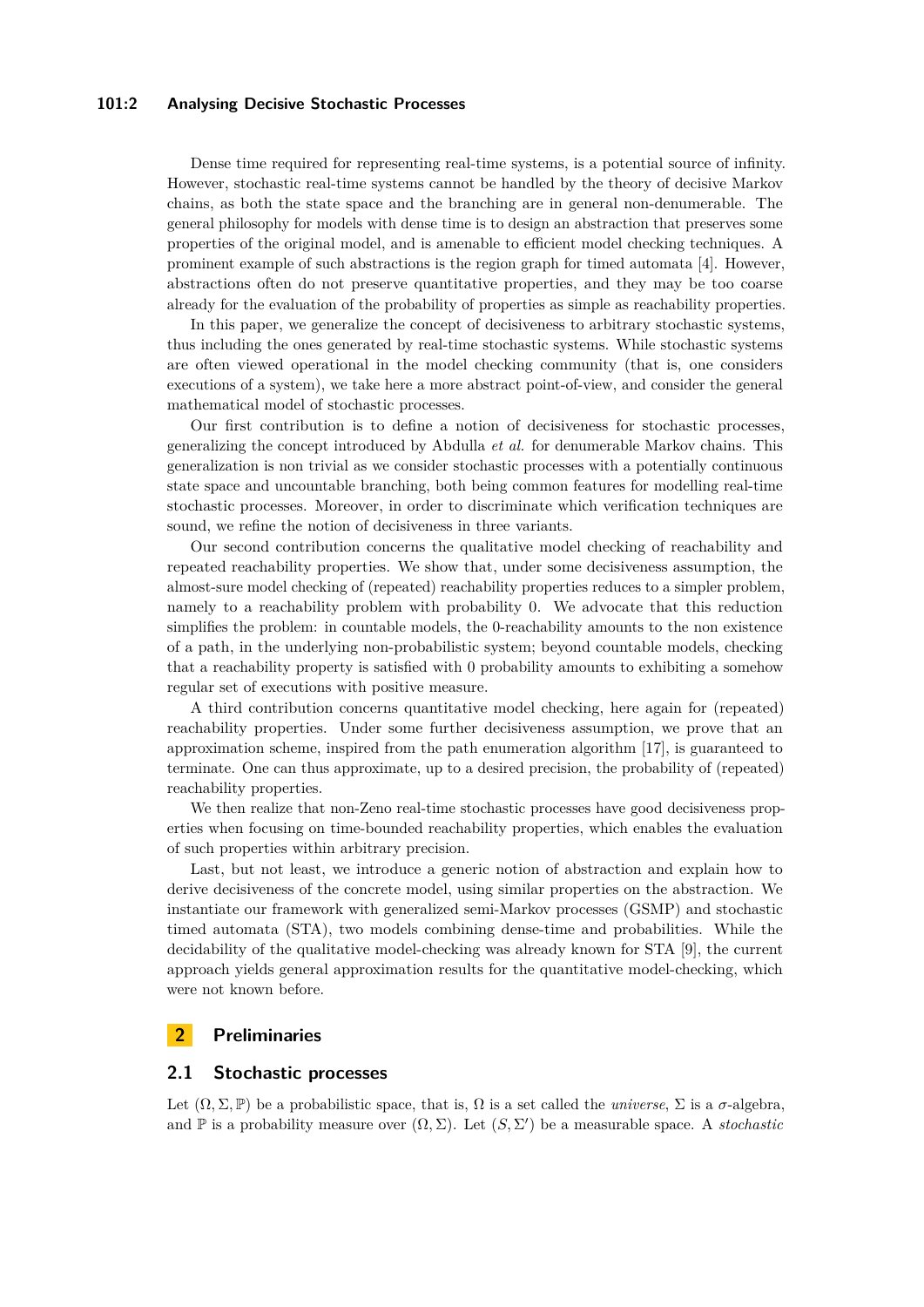*process* over  $(\Omega, \Sigma, \mathbb{P})$  and  $(S, \Sigma')$  is a sequence  $X = (X_i)_{i \geq 0}$  of random variables, where  $X_i: \Omega \to S$  is a measurable function. Note that we do not assume stochastic processes are homogeneous or discrete.

Let  $X = (X_i)_{i \geq 0}$  be a stochastic process. Given *B* a measurable set of *S* (that is,  $B \in \Sigma'$ ), we will abuse notation and write *B* for the *uniform* sequence  $(B_i)_{i\in\mathbb{N}}$  such that  $B_i = B$  for every  $i \geq 0$ . Given *B* a measurable set of *S*, we will sometimes write  $X_i \in B$  for the event  $X_i^{-1}(B)$ , and when *B* is a singleton  $\{q\}$ , we might even write  $X_i = q$ .

We fix for the rest of the paper a universe  $(\Omega, \Sigma, \mathbb{P})$ , and a measurable space  $(S, \Sigma')$ .

<span id="page-2-0"></span>► **Example 1.** Let us give an example of a discrete stochastic process representing a random walk over the state space  $S = \{q_n \mid n \in \{-1\} \cup \mathbb{N}\}\$ . The stochastic process *X* is defined by  $\mathbb{P}(X_0^{-1}(q_0)) = 1; \quad \forall i \geq 0 \; \mathbb{P}(X_{i+1}^{-1}(q_{-1}) \mid X_i^{-1}(q_{-1})) = 1;$ 

 $\forall i \geq 0, \ \forall n \in \mathbb{N} \ \mathbb{P}(X_{i+1}^{-1}(q_{n+1}) \mid X_i^{-1}(q_n))) = \frac{3}{4} \text{ and } \mathbb{P}(X_{i+1}^{-1}(q_{n-1}) \mid X_i^{-1}(q_n))) = \frac{1}{4}.$ 

It should be noted that we do not mention the universe  $\Omega$ . It is always possible to construct a universe that has such a probability measure P, so that it is irrelevant to introduce it (see [\[14\]](#page-13-2)). This remark holds true in each example of the paper.

<span id="page-2-1"></span>**Example 2.** Another example, is the following non-Markovian stochastic process  $\overline{X}$  over the state space  $S = \{q_0, q'_0, q_1, q'_1\}$ :

- $\mathbb{P}(X_0 = q_0) = \mathbb{P}(X_0 = q'_0) = \frac{1}{2}; \quad \forall i \ge 1, \, \mathbb{P}(X_i = q'_1 \mid X_0 = q'_0) = 1;$
- $\mathbb{P}(X_1 = q_1 | X_0 = q_0) = \lambda_1$  and  $\mathbb{P}(X_1 = q'_1 | X_0 = q_0) = 1 \lambda_1$ ;
- $\forall i \geq 1, \, \mathbb{P}(X_{i+1} = q_1 \mid X_i = q_1, X_0 = q_0) = \mathbb{P}(X_{i+1} = q_1 \mid X_i = q'_1, X_0 = q_0) = \lambda_i;$

 $\forall i \geq 1, \, \mathbb{P}(X_{i+1} = q'_1 \mid X_i = q_1, X_0 = q_0) = \mathbb{P}(X_{i+1} = q'_1 \mid X_i = q'_1, X_0 = q_0) = 1 - \lambda_i;$ 

where  $(\lambda_i)_{i\in\mathbb{N}}$  is a sequence of reals in [0,1]. Note that *X* could be made Markovian by changing the state space, with one bit of memory to remember the initial state.

**Real-time stochastic processes.** A particular class of stochastic processes will be of interest to us, namely real-time stochastic processes, in which the time evolution is important. We define  $(S_t, \Sigma_t)$  as the measurable space defined by  $S_t = S \times \mathbb{R}_+$ , and where  $\Sigma_t$  is the  $\sigma$ -algebra generated by  $\Sigma'$  and the Borel sets of  $\mathbb{R}_+$  (denoted  $\mathcal{B}(\mathbb{R}_+)$ ). A *real-time stochastic process* over  $(S, \Sigma)$  is a stochastic process  $Z = (Z_i)_{i>0}$  over  $(S_t, \Sigma_t)$  such that:

for every  $i \geq 0$ ,  $Z_i = (X_i, \tau_i)$ , where  $X_i: \Omega \to S$  and  $\tau_i: \Omega \to \mathbb{R}_+$  are random variables; for each  $i \geq 0$ ,  $\mathbb{P}(\{\omega \in \Omega \mid \tau_i(\omega) < \tau_{i+1}(\omega)\}) = 1$ .

The process  $X = (X_i)_{i \geq 0}$  somehow represents the spatial behaviour of the system, while the process  $\tau = (\tau_i)_{i>0}$  gives the time evolution of the system. The second condition ensures that time almost-surely progresses. We will say that *Z* is *almost-surely non-Zeno* whenever

$$
\mathbb{P}\big(\{\omega \in \Omega \mid (\tau_i(\omega))_{i \geq 0} \text{ is bounded}\}\big) = 0.
$$

In Section [5.3,](#page-9-0) we will see two classes of models that naturally fit into the framework of real-time stochastic processes. We can already mention here continuous-time Markov chains (we can find many examples of applications in [\[15\]](#page-13-3)), or queuing systems (see below).

<span id="page-2-2"></span>**Example 3.** We consider a  $G/G/1$ -queue (of infinite capacity). A state of such a queue consists in the number of tasks waiting in the queue, the time delay since the last arrival in the queue  $(t_a)$  and the time delay since the last execution  $(t_e)$ . Task arrivals follow a probability measure  $F_a$ , and task services are performed according to probability measure  $F_e$ . If at some point, the process is in state  $(n, t_a, t_e)$ , the next arrival time in the queue is chosen according to  $F_{a|t_a}$  and the next execution time is chosen according to  $F_{e|t_e}$  where  $F_{a|t_a}$  (resp.  $F_{e|t_e}$ ) corresponds to the probability  $F_a$  (resp.  $F_e$ ) given that at least  $t_a$  (resp.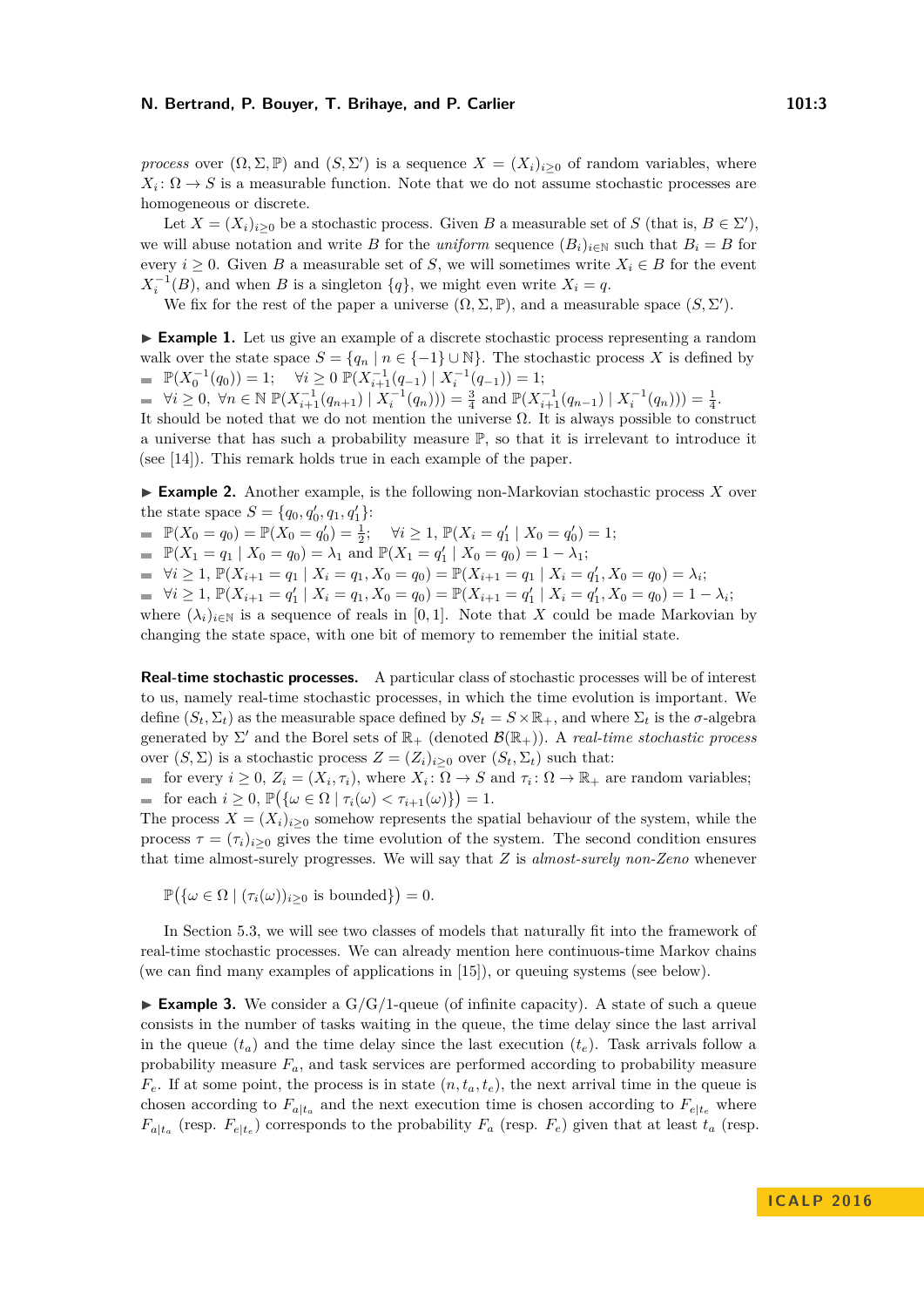#### **101:4 Analysing Decisive Stochastic Processes**

 $t_e$ ) has elapsed. This induces a stochastic process  $X = (X_i)_{i \in \mathbb{N}}$  where  $X_i$  is the state of the queue after *i* steps. To turn it into a real-time stochastic process, one simply adds global time  $\tau$  giving at step *i* the amount of time spent since the beginning.

I Remark. Real-time stochastic processes as defined above are *discrete-time* stochastic processes (if we follow standard vocabulary), since the random variables are indexed by N. However they abstract real-time continuous behaviours by giving relevant snapshots of the system (at all times given by the  $\tau_i$ 's). Such abstractions are used for instance in [\[18,](#page-13-4) Theorem 1] for abstracting continuous-space pure jump Markov processes while keeping relevant information on the process. We will see in Section [5.3](#page-9-0) that these processes capture behaviours of intrinsically time continuous systems.

**Events.** A stochastic process *X* over  $(\Omega, \Sigma, \mathbb{P})$  and  $(S, \Sigma')$  allows one to define various events expressed using LTL-like notations. Let  $\mathcal{L}_{S,\Sigma'}$  be the set of formulas defined by the grammar:  $\varphi ::= B \mathbf{U}_{\bowtie n} B' | \mathbf{G} \mathbf{F} B | \varphi_1 \vee \varphi_2 | \varphi_1 \wedge \varphi_2 | \neg \varphi$ , where  $B = (B_i)_{i \geq 0}$  and  $B' = (B'_i)_{i \geq 0}$  are sequences of measurable subsets of *S*,  $\bowtie \in \{\geq, \leq, =\}$  is a comparison operator and  $n \in \mathbb{N}$  is an integer. The semantics of formulas in  $\mathcal{L}_{S,\Sigma'}$  in terms of events is defined inductively:

$$
\mathsf{Ev}_X(B\,\mathbf{U}_{\bowtie n}B') = \bigcup_{i\bowtie n} (X_i^{-1}(B_i') \cap \bigcap_{0 \le j < i} X_j^{-1}(B_j)) ; \ \mathsf{Ev}_X(\mathbf{G}\,\mathbf{F}\,B) = \bigcap_{i \ge 0} \bigcup_{j \ge i} X_j^{-1}(B_j) ;
$$
\n
$$
\mathsf{Ev}_X(\varphi_1 \vee \varphi_2) = \mathsf{Ev}_X(\varphi_1) \cup \mathsf{Ev}_X(\varphi_2) ; \ \mathsf{Ev}_X(\varphi_1 \wedge \varphi_2) = \mathsf{Ev}_X(\varphi_1) \cap \mathsf{Ev}_X(\varphi_2) ;
$$
\n
$$
\mathsf{Ev}_X(\neg \varphi) = \Omega \setminus \mathsf{Ev}_X(\varphi).
$$

Note that all these events are measurable in  $\Omega$ . Following the intuition behind the LTL notations, event  $\mathsf{Ev}_X(B \mathbf{U}_{\bowtie n} B')$  means that the stochastic process X will eventually satisfy *B*<sup> $\prime$ </sup> (within step constraint  $\bowtie$  *n*), and only visit *B* beforehand. Also, the intuition of **G F** *B* is that *B* should be visited infinitely often. We use classical shorthands:  $\top = (S)_{i\geq 0}$ ;  $\bot = (\emptyset)_{i \geq 0}; \ B \mathbf{U} B' = B \mathbf{U}_{\geq 0} B'; \ \mathbf{F} B = \top \mathbf{U} B; \ \mathbf{F}_{\bowtie n} B = \top \mathbf{U}_{\bowtie n} B; \ \mathbf{G} B = \neg \mathbf{F} (\neg B),$ where  $\neg B = (S \setminus B_i)_{i \geq 0}$ .

# **2.2 Decisiveness**

Abdulla *et al.* originally defined a denumerable Markov chain to be decisive w.r.t. a set of states *F* if its runs almost-surely reach *F* or a state from which *F* can no longer be reached [\[2\]](#page-12-0). In order to extend the concept of *decisiveness* to general stochastic processes, we first provide an analogue to the set of states from which *F* is not reachable.

 $\blacktriangleright$  **Definition 4.** Let  $B, B'$  be sequences of measurable sets of *S*. *B*<sup>*'*</sup> is a *B-avoidance sequence* for the stochastic process *X* if it satisfies

$$
\forall n \ge 0, \, \mathbb{P}\big(\mathsf{Ev}_X(\mathbf{F}_{=n} B' \land \mathbf{F}_{\ge n} B)\big) = 0. \tag{1}
$$

Intuitively,  $B'$  corresponds to 'states' from which  $B$  is almost-surely avoided (due to nonhomogeneity of  $X$ , it needs to be defined as a sequence by slices).

**► Remark.** For every sequence  $B$ ,  $(\emptyset)_{i>0}$  is a *B*-avoidance sequence for *X*. One can also check that *B*-avoidance sequences are closed under denumerable unions and intersections.

<span id="page-3-0"></span>► **Example 5.** Let us illustrate the notion of avoidance sequences on the stochastic processes from Examples [1](#page-2-0) and [2.](#page-2-1) In Example [1,](#page-2-0) we consider the uniform sequence  $B = \{q_5\}$ . It can be shown that the set of *B*-avoidance sequences corresponds to all sequences  $B'$  with  $B_i' \subseteq \{q_{-1}\}.$  In Example [2,](#page-2-1) the following sequence defines a *B*-avoidance set for  $B = \{q_1\}$ :  $B'_0 = \{q'_0\}$  and for every  $n \geq 1$ ,  $B'_n = \emptyset$ .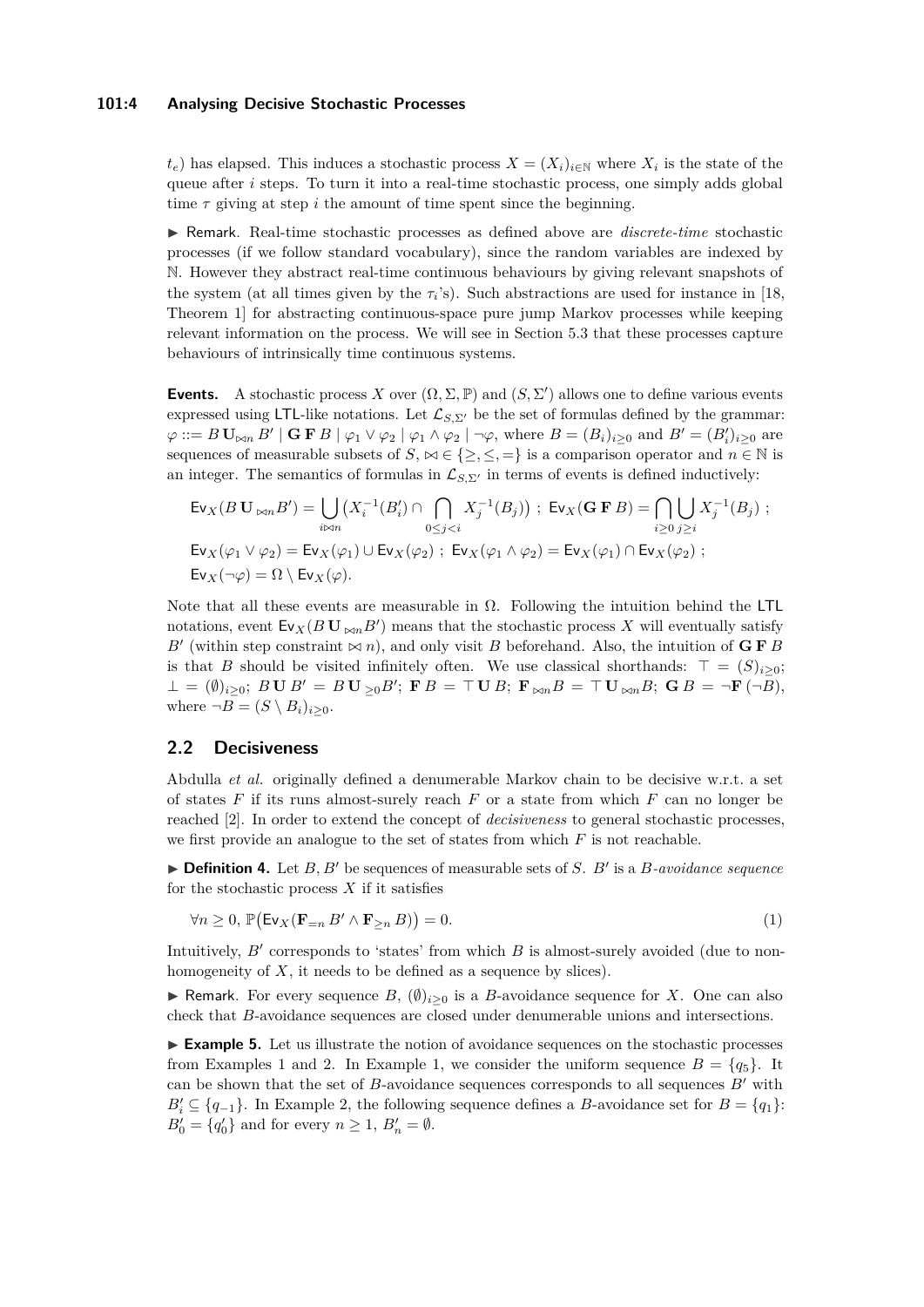For the rest of the section, we fix a stochastic process  $X = (X_i)_{i \geq 0}$  with  $X_i: \Omega \to S$ . Several notions of decisiveness were proposed for discrete-time and implicitly denumerable Markov chains [\[2\]](#page-12-0). In this paper, we define three notions of decisiveness, adapting and refining the ones of [\[2\]](#page-12-0) to general stochastic processes.

 $\triangleright$  **Definition 6.** Let *B* be a sequence of measurable sets in *S* and let *B'* be a *B*-avoidance sequence for  $X$ . We say that the stochastic process  $X$  is

- *initially decisive* (ID) w.r.t. *B* with *witness B*<sup> $\prime$ </sup> if  $\mathbb{P}(\mathsf{Ev}_X(\mathbf{F} B \vee \mathbf{F} B')) = 1$
- *initially strongly decisive* (ISD) w.r.t. *B* with *witness B*<sup>*i*</sup> if  $\mathbb{P}(\mathsf{Ev}_X(\mathbf{G} \mathbf{F} B \vee \mathbf{F} B')) = 1$

*persistently decisive* (PD) w.r.t. *B* with *witness*  $B'$  if  $\forall n \geq 0$ ,  $\mathbb{P}(\mathsf{Ev}_X(\mathbf{F}_{\geq n} B \lor \mathbf{F}_{\geq n} B')) = 1$ .  $\rightarrow$ We will then say that *X* is ID (resp. ISD, PD) w.r.t. *B* whenever there is some *B*-avoidance sequence  $B'$  such that  $X$  is ID (resp. ISD, PD) w.r.t.  $B$  with witness  $B'$ .

 $\blacktriangleright$  Remark. Note that *X* might be ID (resp. ISD, PD) w.r.t. *B* for some witness *B'*, but not for some other *B*-avoidance sequence *B*<sup>0</sup>. However if  $B' \subseteq B''$  and *X* is ID (resp. ISD, PD) w.r.t. *B* with witness  $B'$ , then it is also decisive w.r.t. *B* with witness  $B''$ : the larger (for the inclusion) is the *B*-avoidance sequence, the better it is for decisiveness properties.

We can establish a relationship between the three decisiveness notions.

 $\blacktriangleright$  **Lemma 7.** Let *B* be a sequence of measurable sets in *S* and let *B*<sup>'</sup> be a *B*-avoidance  $sequence for X. X is \textsf{PD} \ w.r.t. B \ with \ witness B' \ implies that X is \textsf{ISD} \ w.r.t. B \ with \ witness B' \ for \ X. X is \textsf{PD} \ for \ X.$  $B'$ , which, in turns, implies that  $X$  is  $\mathsf{ID}$  w.r.t.  $B$  with witness  $B'$ . Moreover, the converse *implications do not hold.*

Example [1](#page-2-0) shows that initial decisiveness and initial strong decisiveness are not equivalent (take  $B = \{q_5\}$ ), and Example [2](#page-2-1) shows the non-equivalence of initial strong decisiveness and persistent decisiveness (take  $\lambda_i = \frac{1}{2}$  for every  $i \in \mathbb{N}$ , and  $B = \{q_1\}$ ).

In the sequel, we will write  $B'$  for an arbitrary  $B$ -avoidance sequence for  $X$ . However, whenever *X* is ID (resp. ISD, PD) w.r.t. *B* with some witness  $B'$ , we will choose an arbitrary witness and write it  $\mathsf{Av}_{\mathsf{dec}}(B)$  (resp.  $\mathsf{Av}_{\mathsf{str}}(B)$ ,  $\mathsf{Av}(B)$ ). When they exist, it is then possible to recursively define  $B'$ - (resp.  $\mathsf{Av}_{\mathsf{dec}}(B)$ -,  $\mathsf{Av}_{\mathsf{str}}(B)$ - and  $\mathsf{Av}(B)$ -)avoidance sequences for *X*: those are then order-two avoidance sequences for *B*, which record states from which one avoids states, from which states in *B* are avoided! The previous notations extend in the same way for these order-two avoidance sequences.

**Example 8.** Back to Example [2,](#page-2-1) for  $B = \{q_1\}$ , we saw that *B'* defined by  $B'_0 = \{q'_0\}$  and  $B_i' = \emptyset$  for each  $i \geq 1$ , is a *B*-avoidance sequence for *X*. Then, we can define a *B*'-avoidance sequence for *X* as follows:  $B_0'' = \{q_0, q_1, q_1'\}$  and for each  $i \ge 1$ ,  $B_i'' = \{q_0, q_1, q_0', q_1'\}$ . In fact, we can show that all  $B'$ -avoidance sequences are the sequences included in  $B''$ .

# <span id="page-4-0"></span>**3 Analysis of decisive stochastic processes**

In this section we show how decisiveness properties can help analysing stochastic processes. In the first part, we focus on qualitative (that is, probability 0 or 1) reachability and repeated reachability properties, and we reduce all the corresponding model-checking questions to checking that some reachability property has probability 0. While this could be reduced to graph properties in [\[2\]](#page-12-0), this is not the case here, since our models might have infinite non-denumerable branching. When we will apply these results in Subsection [5.3,](#page-9-0) models will have good properties allowing to solve the 0-probability properties of reachability properties. In the two next parts, we will use decisiveness properties to draw general procedures for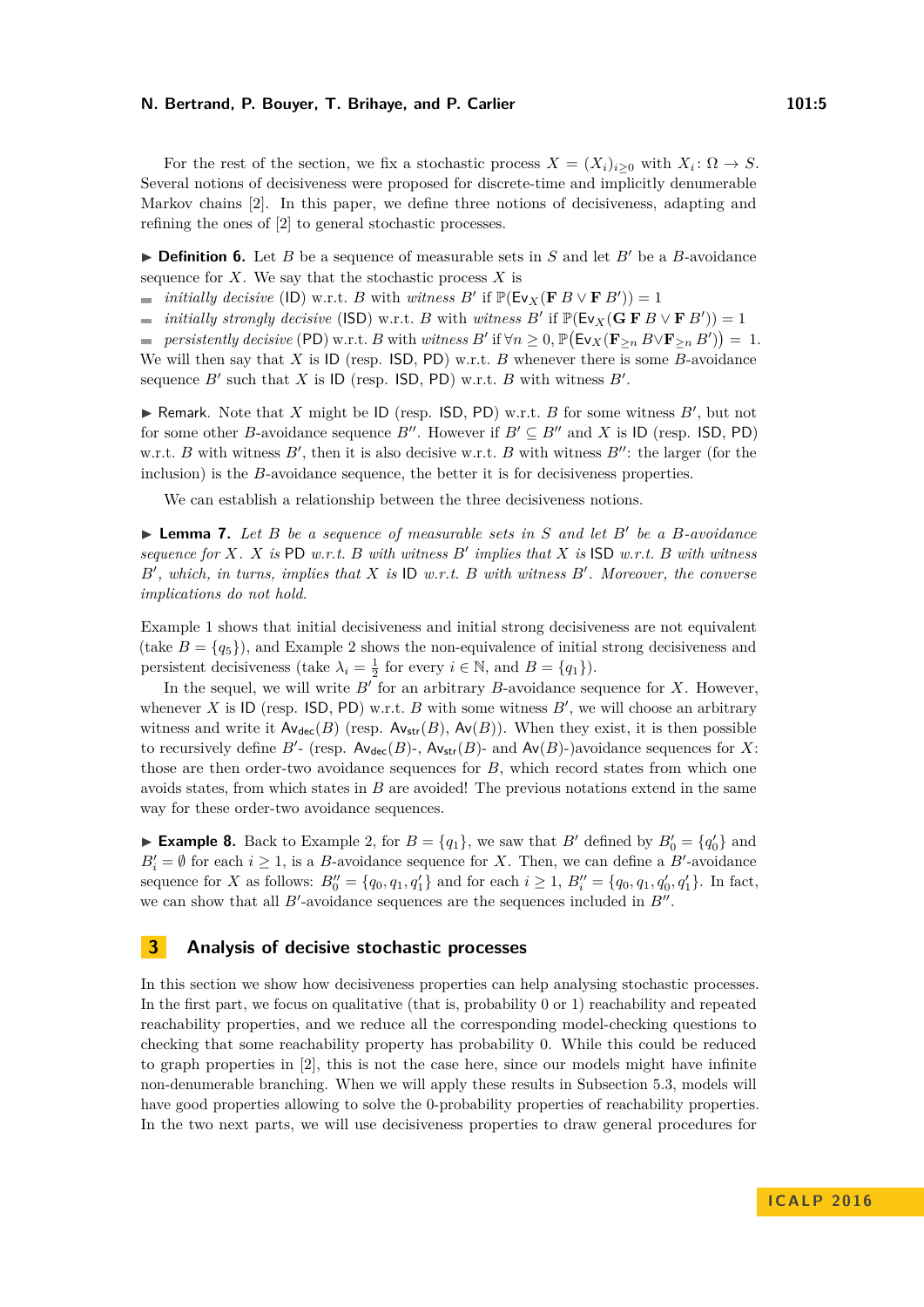## **101:6 Analysing Decisive Stochastic Processes**

computing (arbitrary) approximations of the probability of a (repeated) reachability property. Effectiveness of these procedures will of course rely on good effectiveness properties of the models that we want to analyze.

# <span id="page-5-0"></span>**3.1 Qualitative reachability and repeated reachability**

We aim at describing a procedure for checking the almost-sure satisfiability of a reachability (resp. a repeated reachability) property, that is, an event of the form  $\mathbf{F} B$  (resp.  $\mathbf{G} \mathbf{F} B$ ), where  $B$  is a sequence of measurable sets. We fix  $B'$  a  $B$ -avoidance sequence, and we recall the notations  $\mathsf{Av}_{\mathsf{der}}(B)$ ,  $\mathsf{Av}_{\mathsf{str}}(B)$  and  $\mathsf{Av}(B)$  for such sequences when *X* is ID, resp. ISD, resp. PD w.r.t. *B*.

#### **Proposition 9.**

- $If \mathbb{P}(\mathsf{Ev}_X(\mathbf{F} B)) = 1, then \mathbb{P}(\mathsf{Ev}_X(\neg B \mathbf{U} B')) = 0.$
- *If X is* ID *w.r.t. B* and  $\mathbb{P}(\mathsf{Ev}_X(\neg B \mathbf{U} \mathsf{Av}_{\mathsf{dec}}(B))) = 0$ , then  $\mathbb{P}(\mathsf{Ev}_X(\mathbf{F} B)) = 1$ .

Under an initial decisiveness assumption, this reduces the almost-sure model-checking of reachability properties to checking that some kind of (constrained) reachability property is satisfied with probability 0. Note that, contrary to the case of discrete-time denumerable Markov chains, we cannot reduce to graph properties, yet we advocate that for reachability properties, checking whether the probability is 0, is simpler than checking whether it is 1. We will see in Subsection [5.3](#page-9-0) how this can be exploited on specific examples.

Turning to almost-sure repeated reachability, one can show the following proposition:

# **Proposition 10.**

- $If \mathbb{P}(\mathsf{Ev}_X(\mathbf{G} \mathbf{F} B)) = 1, then \mathbb{P}(\mathsf{Ev}_X(\mathbf{F} B')) = 0;$
- *If X is* ISD *w.r.t. B and*  $\mathbb{P}(\mathsf{Ev}_X(\mathbf{F} A_{\mathsf{Vstr}}(B))) = 0$ , *then*  $\mathbb{P}(\mathsf{Ev}_X(\mathbf{G} \mathbf{F} B)) = 1$ .

Under an initial strong decisiveness assumption, this reduces the almost-sure modelchecking of a repeated reachability property to the 0-model-checking of some reachability property.

Concerning the positive model-checking of repeated reachability properties, one can show:

# ▶ Proposition 11.

- *If X is* PD *w.r.t. B and* ID *w.r.t.* Av(*B*)*, and if*  $\mathbb{P}(\mathsf{Ev}_X(\mathbf{G} \mathbf{F} B)) > 0$ *, then*  $\mathbb{P}(\mathsf{Ev}_X(\mathbf{F} \mathsf{Av}_{\mathsf{dec}}(\mathsf{Av}(B)))) > 0;$
- *If X is* PD *w.r.t B and*  $\mathbb{P}(\mathsf{Ev}_X(\mathbf{F} \mathsf{Av}(B)')) > 0$ , *then*  $\mathbb{P}(\mathsf{Ev}_X(\mathbf{G} \mathbf{F} B)) > 0$ .
- Note that the existence of a witness  $B'$  such that  $X$  is PD w.r.t.  $B$  does not imply the existence of a witness such that  $X$  is  $ID$  w.r.t.  $B'$ .

# <span id="page-5-1"></span>**3.2 Quantitative reachability**

We assume  $B$  is a sequence of measurable sets of  $S$  and  $B'$  is a  $B$ -avoidance sequence. We define the two following sequences  $(n \in \mathbb{N})$ :

$$
\begin{cases} p_n^{\mathsf{Yes}} &= \mathbb{P}\big(\mathsf{Ev}_X(\mathbf{F}_{\le n}\,B)\big) \\ p_n^{\mathsf{No}} &= \mathbb{P}\big(\mathsf{Ev}_X(\neg B\,\mathbf{U}_{\le n}\,B')\big) \end{cases}
$$

The next proposition gives straightforward properties of these two sequences.

▶ **Proposition 12.** *The sequences*  $(p_n^{\text{Yes}})_{n \geq 0}$  *and*  $(p_n^{\text{No}})_{n \geq 0}$  *are non-decreasing and converge respectively to*  $\mathbb{P}(\mathsf{Ev}_X(\mathbf{F} B))$  *and*  $\mathbb{P}(\mathsf{Ev}_X(\neg B \mathbf{U} B'))$ *.*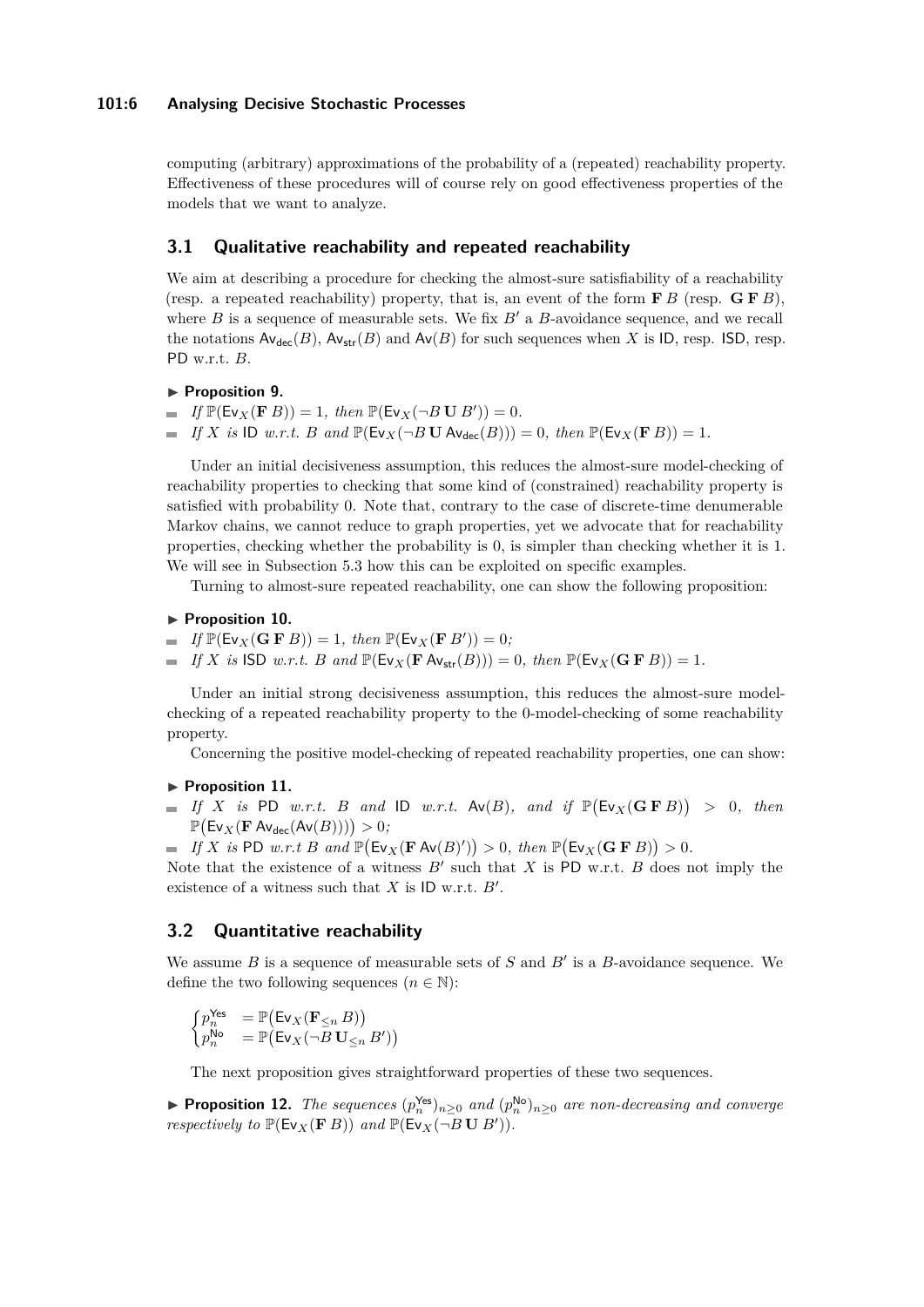<span id="page-6-0"></span>► Corollary 13. *If X is* 1D *w.r.t. B and*  $B' = Av_{dec}(B)$ *, then*  $\lim_{n\to\infty} p_n^{\text{Yes}} + p_n^{\text{No}} = 1$ *.* 

Corollary [13](#page-6-0) can be used to derive an approximation scheme to evaluate the probability of reachability properties in ID stochastic processes. Indeed, given a fixed error bound  $\varepsilon > 0$ , in order to compute  $\mathbb{P}(\mathsf{Ev}_X(\mathbf{F} B))$  up to  $\varepsilon$ , one only needs to iteratively compute the values  $p_n^{\mathsf{Yes}}$  and  $p_n^{\mathsf{No}}$  until  $1-p_n^{\mathsf{Yes}}-p_n^{\mathsf{No}} \leq \varepsilon$  to deduce that  $\mathbb{P}(\mathsf{Ev}_X(\mathbf{F}\,B)) - p_n^{\mathsf{Yes}} \leq \varepsilon$ . In case  $p_n^{\mathsf{Yes}}$ and  $p_n^{\mathsf{No}}$  cannot be computed exactly, but can only be approximated up to any desired error bound, this scheme can be refined to obtain a  $2\varepsilon$ -approximation for  $\mathbb{P}(\mathsf{Ev}_X(\mathbf{F} B))$ .

 $\triangleright$  Remark. Note that the quality of the above approximation scheme depends on the choice of the sequence  $\mathsf{Av}_{\mathsf{dec}}(B)$ : the larger  $\mathsf{Av}_{\mathsf{dec}}(B)$ , the faster convergence. Intuitively,  $\mathsf{Av}_{\mathsf{dec}}(B)$ permits to stop the exploration when the reachability goal can no longer be satisfied, hence the sooner the better.

# <span id="page-6-1"></span>**3.3 Quantitative repeated reachability**

We assume  $B$  is a sequence of measurable sets of  $S$ ,  $B'$  is a  $B$ -avoidance sequence, and  $B''$  is a *B*'-avoidance sequence. We define the two following sequences  $(n \in \mathbb{N})$ :

$$
\left\{\begin{array}{l} q^{\mathsf{Yes}}_{n} = \mathbb{P}\big(\mathsf{Ev}_{X}(\neg B' \, \mathbf{U}_{\le n} \, B'')\big) \\ q^{\mathsf{No}}_{n} = \mathbb{P}\big(\mathsf{Ev}_{X}(\neg B'' \, \mathbf{U}_{\le n} \, B')\big)\end{array}\right.
$$

▶ **Proposition 14.** *The sequences*  $(q_n^{\text{Yes}})_{n\geq 0}$  *and*  $(q_n^{\text{No}})_{n\geq 0}$  *are non-decreasing and converge respectively to*  $\mathbb{P}(\mathsf{Ev}_X(\neg B' \mathbf{U} B''))$  and  $\mathbb{P}(\mathsf{Ev}_X(\neg B'' \mathbf{U} B'))$ .

**Proposition 15.** *If X is* PD *w.r.t. B (with witness*  $B' = Av(B)$ *) and* ID *w.r.t.*  $Av(B)$  *(with witness*  $B'' = Av_{\text{dec}}(Av(B))$ , then the two sequences  $(q_n^{\text{Yes}})_{n\geq 0}$  and  $(1 - q_n^{\text{No}})_{n\geq 0}$  are adjacent *and converge to*  $\mathbb{P}(\mathsf{Ev}_X(\mathbf{G} \mathbf{F} B))$ *.* 

Here again, the convergence of the two adjacent sequences can be used to derive an approximation scheme for  $\mathbb{P}(\mathsf{Ev}_X(\mathbf{G} \mathbf{F} B))$  in PD stochastic processes.

Note that the persistent decisiveness property is required for the approximation scheme to be correct: consider again Example [2](#page-2-1) and assume the sequence  $(\lambda_i)_{i \in \mathbb{N}}$  satisfies  $\prod_{i \in \mathbb{N}} (1 - \lambda_i)$ 0. Under that hypothesis, one can show that  $\mathbb{P}(\mathsf{Ev}_X(\mathbf{G} \mathbf{F} B)) < \frac{1}{2}$ . On the other hand, whatever the choice of the avoidance sequences, we never get that the two sequences  $(q_n^{\text{Yes}})_{n\geq 0}$ and  $(1 - q_n^{\mathsf{No}})_{n \geq 0}$  converge to that value.

# **4 Time-bounded reachability in real-time stochastic processes**

In this section, we explain how to use decisiveness towards the quantitative analysis of time-bounded reachability (or safety) properties for real-time stochastic processes.

We fix  $(S_t, \Sigma_t)$  the measurable space for real-time stochastic processes we will consider. For  $\Delta \in \mathbb{R}_+$  a time bound and *B* a sequence of measurable sets of  $S_t$ , we define the sequence  $B \cap (t \leq \Delta)$  by:  $(B \cap (t \leq \Delta))_i = \{(s, \tau) \in B_i \mid \tau \leq \Delta\}$ .  $B \cap (t \leq \Delta)$  is thus the restriction of *B* in which the time component is bounded by  $\Delta$ .

First, decisiveness w.r.t. a sequence *B* propagates to its time-bounded restriction:

**Proposition 16.** *Let*  $Z = (X_i, \tau_i)_{i \geq 0}$  *be a real-time stochastic process, B be a sequence of measurable sets of*  $S_t$ *, and*  $\Delta$  *be a time bound.* If *Z is* ID*, resp.* ISD*, resp.* PD *w.r.t. B, then Z is* ID*, resp.* ISD*, resp.* PD *w.r.t.*  $B \cap (t \leq \Delta)$ *.* 

More importantly, non-Zeno real-time stochastic processes are PD w.r.t. time-bounded sequences: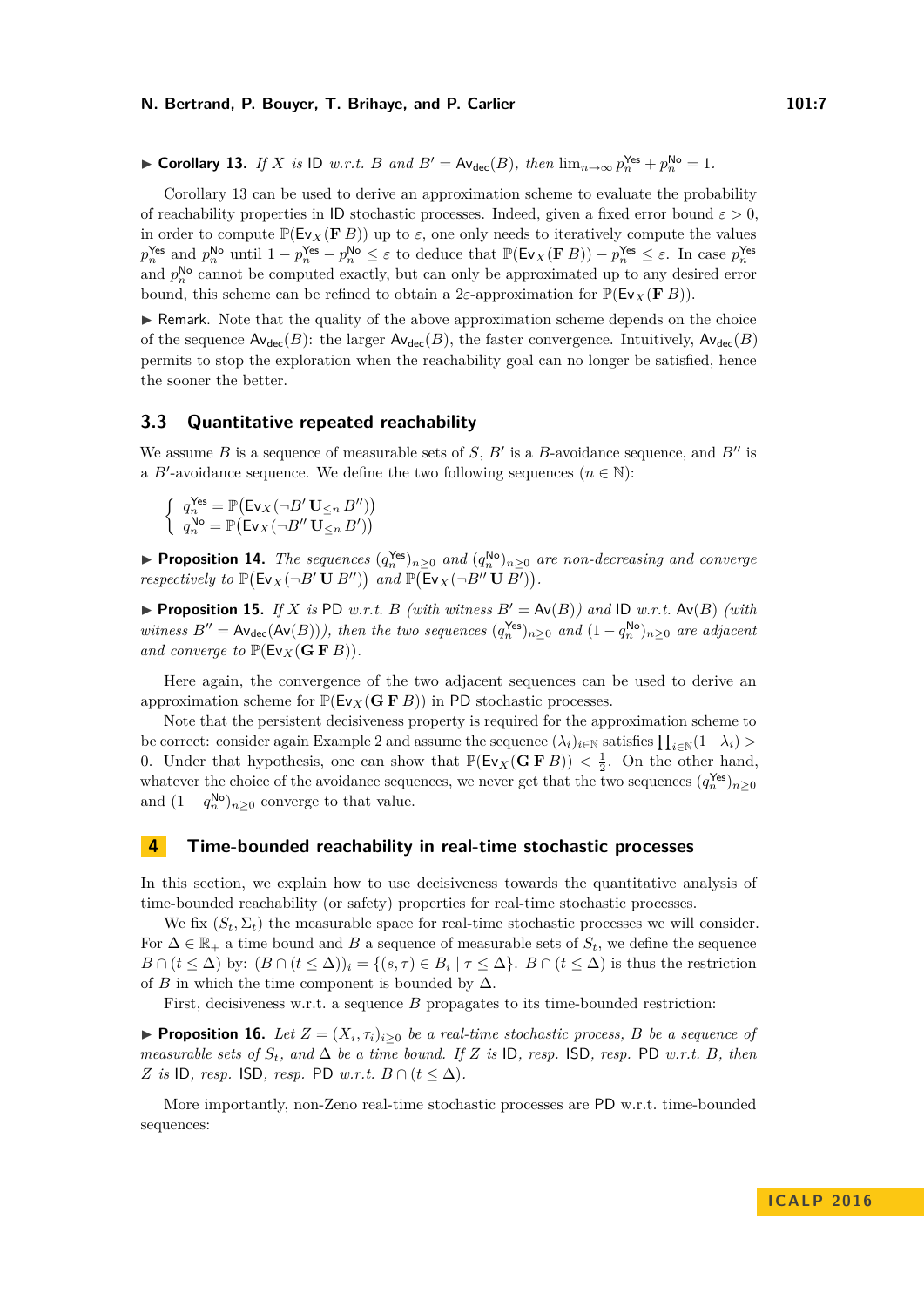#### **101:8 Analysing Decisive Stochastic Processes**

▶ **Theorem 17.** *Let*  $Z = (X_i, \tau_i)_{i \geq 0}$  *be a real-time stochastic process, let B be a sequence of measurable sets, and let*  $\Delta \in \mathbb{R}_+$  *be a time bound. If Z is almost-surely non-Zeno, then Z is* PD *w.r.t.* any time-bounded sequence  $B \cap (t \leq \Delta)$ .

The main argument to establish this theorem is that, assuming almost-sure non-Zenoness, the sequence defined by  $t > \Delta$  is a  $(B \cap (t \leq \Delta))$ -avoidance sequence for every *B*.

The almost-sure non-Zenoness hypothesis is standard and a desirable property of a system, and it expresses that the system should not have infinitely many discrete changes in a bounded amount of time. This assumption is satisfied by continuous-time Markov chains [\[6\]](#page-12-3), and is easily enforced in many other models, such as continuous-time Markov processes with bounded transition rates [\[12\]](#page-12-4), or continuous-space pure jump Markov processes (cPJMPs) assuming a non-explosive property [\[18\]](#page-13-4).

This result then implies that for all these systems, if *B* is simple enough (like a uniform sequence of sets), provided one can compute (or approximate) the probability in *n* steps to reach some set of states, one can approximate the probability of satisfying a time-bounded reachability or safety property. This allows us to partly recover the result for cPJMPs [\[18,](#page-13-4) Theorem 3] which was established in a more analytical way.

In its generality, our approximation scheme does not provide any convergence rate, but for stochastic processes for which we can have an upper bound on the probability of completing at least *n* discrete changes within  $\Delta$  time units, we will be able to compute a convergence rate for the various schemes. For instance for continuous-time (denumerable) Markov chains whose transition rates are upper-bounded by  $\Lambda$ , that probability can be bounded using a Poisson process of rate  $\Lambda$ .

# **5 Effectivity through abstraction**

Proving decisiveness of general stochastic processes can be a hard task, in particular when their state-space is continuous. Decidability results in this context are often obtained through discrete abstractions. Therefore, in order to analyze the decisiveness of such stochastic processes, we propose to rely on an abstraction. More precisely, we give in this section sufficient conditions on an abstraction to ensure decisiveness of the original stochastic process. The qualitative verification algorithms and quantitative approximation schemes can then be applied to the concrete model. Note that, in general, the abstractions we propose only preserve qualitative properties, so that approximation schemes should be applied to the concrete model, not to the abstraction.

We then explain how this methodology can be applied to two classes of real-time stochastic processes, namely the ones generated by generalized semi-Markov processes and by stochastic timed automata. These models can be abstracted into discrete-time Markov chains while preserving the almost-sure satisfaction of reachability properties; this allows us to derive good decisiveness properties of the original models, and thus to infer approximation schemes.

# **5.1 Decisiveness for homogeneous denumerable Markov chains**

Let us recall some basics of Markov chains. A denumerable Markov chain (MC, for short) is a stochastic process  $Y = (Y_i)_{i \geq 0}$  with a denumerable state space T and which has the Markov property: for every  $n \geq 0$ , for all  $t, t_0, t_1, \ldots, t_n \in T$ , as soon as  $\mathbb{P}(\bigwedge_{i=0}^n Y_i = t_i) > 0$ , then  $\mathbb{P}(Y_{n+1} = t \mid \bigwedge_{i=0}^{n} Y_i = t_i) = \mathbb{P}(Y_{n+1} = t \mid Y_n = t_n)$ . The MC is *homogeneous* if for every *n* and for all  $t, t' \in T$ ,  $\mathbb{P}(Y_{n+1} = t' | Y_n = t) = \mathbb{P}(Y_n = t' | Y_{n-1} = t)$ . In that case, the Markov chain is generated by a transition matrix  $p_Y$ :  $T \times T \rightarrow [0, 1]$  such that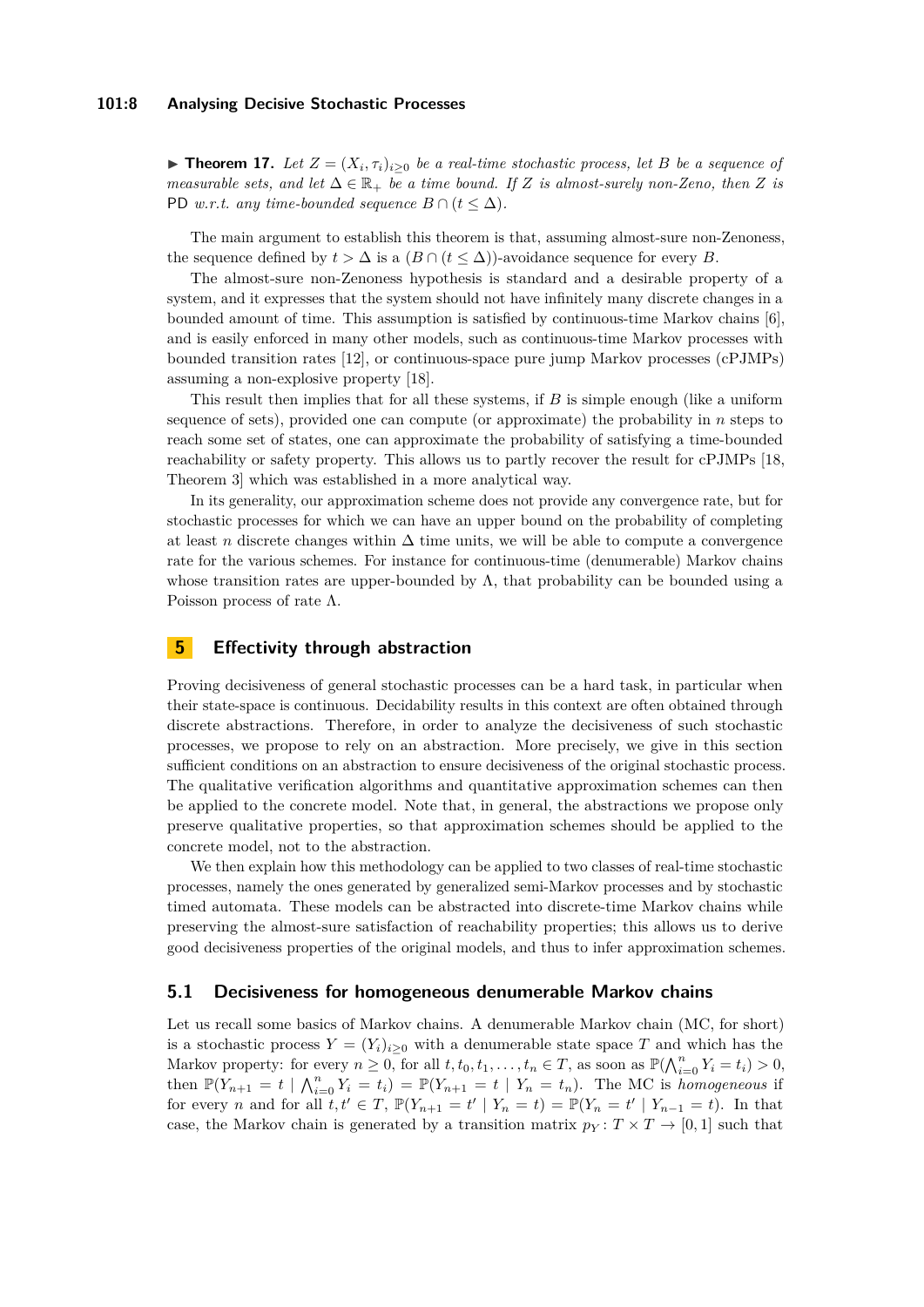for every  $t \in T$ ,  $\sum_{t' \in T} p_Y(t, t') = 1$  and for every  $n \ge 0$ ,  $p_Y(t, t') = \mathbb{P}(Y_{n+1} = t' | Y_n = t)$ . Under the condition that *Y* is homogeneous, one can simply define runs generated by *Y* . Precisely, a sequence  $t_0, t_1, \dots, t_n$  is a run, denoted  $t_0 \to t_1 \dots \to t_n$  if  $p_Y(t_i, t_{i+1}) > 0$  for every  $0 \leq i < n$ ; *n* is then the *length* of the run, and we write  $t \rightarrow * S$  as soon as there exists a state  $t' \in S \subseteq T$  and a run  $t = t_0 \to t_1 \cdots \to t_k = t'$ .

Let us first explain how to characterize our various notions of decisiveness in the case of homogeneous MCs, and how they compare to the decisiveness of [\[2\]](#page-12-0). For every subset of states  $C \subseteq T$ , borrowing notations from [\[2\]](#page-12-0), we let  $\tilde{C} = \{t \in T \mid t \nrightarrow^* C\}$ . State  $t_0 \in T$  is an initial state of *Y* if  $\mathbb{P}_Y(Y_0 = t_0) > 0$ , and *Y* is said initialized at  $t_0$  whenever  $t_0$  is the unique initial state, that is  $\mathbb{P}_Y(Y_0 = t_0) = 1$ . If *Y* is a homogeneous MC, we write *Y*[*t*] for the MC initialized at *t*, with transition matrix  $p<sub>Y</sub>$ .

<span id="page-8-0"></span> $\blacktriangleright$  **Lemma 18.** Let Y be a homogeneous MC. For every C,  $\widetilde{C}$  is a C-avoidance uniform *sequence for Y . Moreover, it is maximal for the inclusion.*

The maximality property stated above allows to check decisiveness properties only with the witness  $\widetilde{C}$ : if *Y* is decisive with witness  $B'$ , since  $B' \subseteq \widetilde{C}$ , it will also be decisive with witness *C*. Recovering partly the original definitions of [\[2\]](#page-12-0), we obtain the following characterization of our three notions of decisiveness:

- ▶ **Corollary 19.** *Let Y be a homogeneous MC, and C a set of states. Then:*
- **1.** *Y is* ID *w.r.t. C iff*  $\mathbb{P}_Y(\mathsf{Ev}_Y(\mathbf{F} C \vee \mathbf{F} \widetilde{C})) = 1$ ;
- **2.** *Y is*  $|SD w.r.t. C$  *iff*  $\mathbb{P}_Y(\mathsf{Ev}_Y(\mathbf{G} \mathbf{F} C \vee \mathbf{F} \widetilde{C})) = 1$ ;
- **3.** *Y is* PD *w.r.t. C iff for every*  $p \geq 0$ ,  $\mathbb{P}_Y(\mathsf{Ev}_Y(\mathbf{F}_{\geq p} C \vee \mathbf{F}_{\geq p} C)) = 1$  *iff for every state t reachable from an initial state,*  $Y[t]$  *is*  $ID$  *w.r.t.*  $C$ *.*

The third characterization implies that the decisiveness notion of [\[2\]](#page-12-0) corresponds to our persistent decisiveness notion, in the case of homogeneous MCs.

Contrary to the case of general stochastic processes, initial strong decisiveness and persistent decisiveness coincide for homogeneous MCs (we recover here [\[2,](#page-12-0) Lemma 3.2]).

 $\blacktriangleright$  **Lemma 20.** Let Y be a homogeneous MC, and C a set of states. Then, Y ISD w.r.t. C *iff Y is* PD *w.r.t. C.*

Note though that, even in this restricted context, initial decisiveness is not equivalent to initial strong decisiveness (recall Example [5\)](#page-3-0). Finally, as already noticed in [\[2\]](#page-12-0):

 $\blacktriangleright$  **Lemma 21.** Let Y be a finite homogeneous MC, and C a set of states. Then, Y is PD *w.r.t. C.*

# **5.2 Sound abstraction for decisiveness**

Let us define a suitable notion of abstraction relating an arbitrary stochastic process *X* and a homogeneous MC *Y* such that decisiveness of *Y* implies decisiveness for *X*.

▶ **Definition 22.** Let  $X = (X_i)_{i>0}$  be a stochastic process,  $Y = (Y_i)_{i>0}$  be a homogeneous MC with denumerable state-space *T* equipped with the discrete  $\sigma$ -algebra  $\Theta = 2^T$ , and  $\alpha$  :  $(S, \Sigma') \rightarrow (T, \Theta)$  be a mapping such that  $\alpha$  and  $\alpha^{-1}$  are measurable. The MC *Y* is an *α-abstraction* of *X* if for every sequence  $A = (A_n)_{n>0}$  of sets in Θ and for every  $n \geq 0$ 

$$
\mathbb{P}_Y(Y_n^{-1}(A_n) | \bigcap_{i < n} Y_i^{-1}(A_i)) > 0 \iff \mathbb{P}(X_n^{-1}(\alpha^{-1}(A_n)) | \bigcap_{i < n} X_i^{-1}(\alpha^{-1}(A_i)) \big) > 0 \; .
$$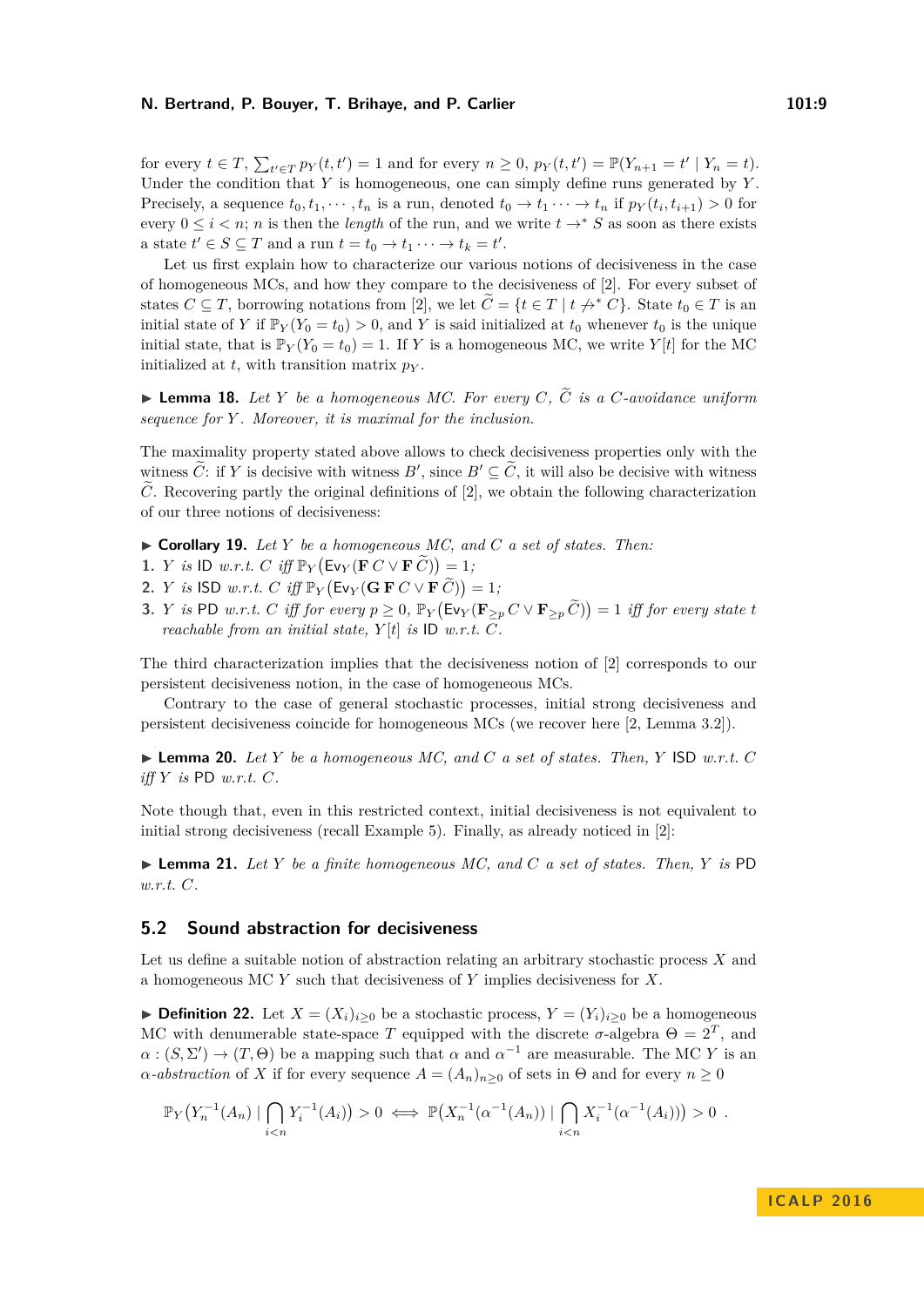#### **101:10 Analysing Decisive Stochastic Processes**

Intuitively, *Y* is an  $\alpha$ -abstraction of *X* if through the mapping  $\alpha$  it preserves the events that may happen with positive probability.

In order to lift avoidance sequence from the abstraction to the concrete stochastic process, we rely on *α*-closed sets. A set  $B \in \Sigma'$  is *α*-closed if  $b \in B$  and  $\alpha(b) = \alpha(b')$  implies  $b' \in B$ . Given  $B \in \Sigma'$ , by Lemma [18,](#page-8-0)  $\widetilde{\alpha(B)}$  is an  $\alpha(B)$ -avoidance sequence for *Y*. Assuming *B* is  $\alpha$ -closed, we obtain a *B*-avoidance sequence for *X*.

**Lemma 23.** *Let Y be an*  $\alpha$ *-abstraction of X and*  $B \in \Sigma'$  *be an*  $\alpha$ *-closed set. Then*  $(\alpha^{-1}(\widetilde{\alpha(B)}))$  *is a B-avoidance sequence for* X.

However, *α*-abstractions do not necessarily preserve decisiveness properties, yet these can be ensured thanks to the following soundness notions.

- $\blacktriangleright$  **Definition 24.** Let *Y* be an *α*-abstraction of *X*.
- *Y* is *sound* if for every *α*-closed set *B*,  $\mathbb{P}_Y$ (Ev<sub>*Y*</sub>(**F**  $\alpha(B))$ ) = 1 implies  $\mathbb{P}(\mathbb{E}_{Y_X}(FB)) = 1$ .
- $\blacksquare$  *Y* is *persistently sound* if for every *α*-closed set *B* and every  $p \geq 0$ ,  $\mathbb{P}_Y(\mathsf{Ev}_Y(\mathbf{F}_{\geq p} \alpha(B)))$  = 1 implies  $\mathbb{P}(\mathsf{Ev}_X(\mathbf{F}_{\geq p} B)) = 1$ .

Roughly said, sound abstractions preserve almost-sure satisfaction of reachability properties. Moreover, they allow to transfer decisiveness properties to the original stochastic process.

- <span id="page-9-1"></span>**Proposition 25.** Let Y be an  $\alpha$ -abstraction of X and B an  $\alpha$ -closed set.
- *If Y is sound and* ID *w.r.t.*  $\alpha(B)$ *, then X is* ID *w.r.t. B with witness*  $(\alpha^{-1}(\widetilde{\alpha(B)}))$ *.*
- $\blacksquare$  *If Y is persistently sound and* PD *w.r.t.*  $\alpha(B)$ *, then X is* PD *w.r.t. B with witness*  $(\alpha^{-1}(\widetilde{\alpha(B)})).$

**Example 26.** Back to the queue of Example [3,](#page-2-2) we assume it is  $M/M/1$ , that is,  $F_a$  and  $F_e$ are exponential distributions of parameters  $\lambda$  and  $\mu$ , respectively. Assuming  $\lambda < \mu$ , we can exhibit a persistently sound abstraction. Indeed, consider the random walk over N defined by  $p(0,1) = 1$ , and if  $i \ge 1$ ,  $p(i, i + 1) = \frac{\lambda}{\lambda + \mu}$  and  $p(i, i - 1) = \frac{\mu}{\lambda + \mu}$ . Since  $\lambda < \mu$ , this MC is PD w.r.t. each set of states and thus, the queue is PD w.r.t. each set of states that is closed under the abstraction.

# <span id="page-9-0"></span>**5.3 Applications**

We apply the previous study to two classes of systems.

# **5.3.1 Generalized semi-Markov processes**

A generalized semi-Markov process [\[10,](#page-12-5) [13\]](#page-12-6) is a stochastic process built on a finite set of events. Each event is equipped with a random variable representing its duration: either a variable-delay defined by a density function or a fixed-delay modelled by a Dirac distribution. A transition is characterized by a set of events which expire, and schedules a set of new events. This model is known to generalize continuous-time Markov chains.

The semantics of a GSMP  $\mathcal M$  is given as a general state-space Markov chain (GSSMC), defined by a set of configurations and a transition kernel. Configurations of a GSMP are pairs consisting of a state and a valuation assigning a time value to each *scheduled* event. Such a value represents the time elapsed since the event was scheduled. Transitions between configurations combine a time-elapse and the occurrence of some scheduled events and/or the scheduling of new events. The set of configurations can be equipped with a natural  $\sigma$ -algebra  $\mathcal{G}$ , and the transition system induced by  $\mathcal{M}$  is equipped with a transition kernel: for a configuration  $\gamma$  and a set  $A \in \mathcal{G}$ ,  $P_{\mathcal{M}}(\gamma, A)$  is the probability to move in one step from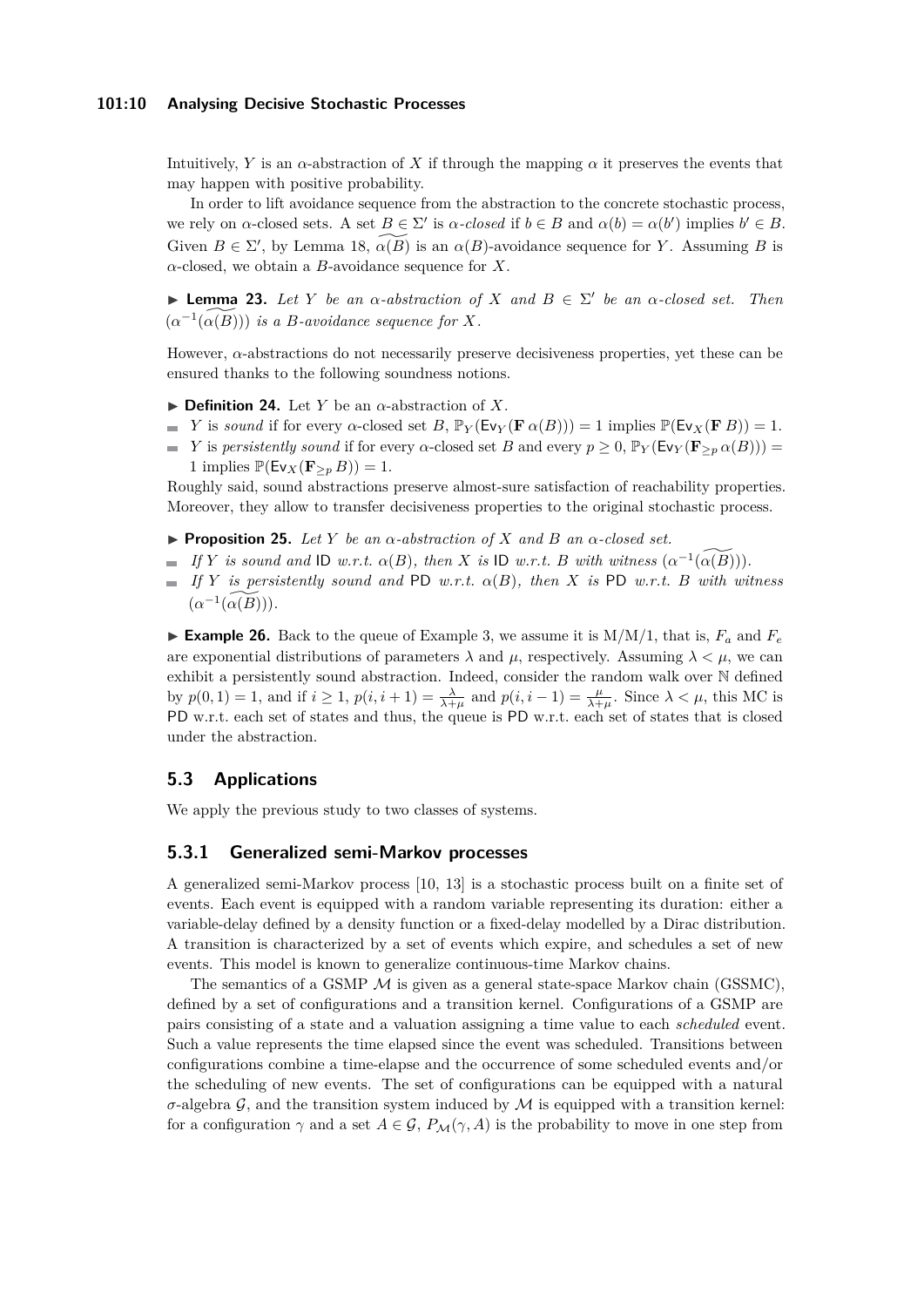configuration  $\gamma$  to some configuration in *A*. This probability expresses a race between all enabled events, taking into account their residual density functions. The set of runs, *i.e.* infinite sequences of configurations, can then be equipped with a probability measure  $\mathbb{P}_{M}$ . The GSSMC associated with a GSMP  $M$  can thus naturally be viewed as a (real-time) stochastic process  $X^{\mathcal{M}}$ .

**Decisiveness.** In general, GSMPs do not enjoy any decisiveness property. Indeed, [\[10,](#page-12-5) Section 3] presents an example that is not ID w.r.t. any region-closed set. Still, Brázdil *et al.* identified a sufficient condition, that ensures some kind of fairness: GSMP should be *single-ticking* (GSMP with some restriction on fixed-delay events, see [\[10\]](#page-12-5) for the definition of this condition). Under that condition and using results of [\[10\]](#page-12-5), one can show that the standard region abstraction for GSMPs is a persistently sound abstraction. More precisely, we consider as an abstraction the (finite-state) Markov chain  $Y^{\mathcal{M}}$ , whose states are regions, and such that there is a transition between region  $r$  and region  $r'$  as soon as there is a configuration  $\gamma \in r$  from which the probability to reach r' in one step in  $X^{\mathcal{M}}$  is positive. Probabilities are assumed to be uniform in *Y* <sup>M</sup>.

 $\triangleright$  **Theorem 27.** Let M be a single-ticking GSMP with stochastic process  $X^{\mathcal{M}}$ . Then the *region Markov chain*  $Y^{\mathcal{M}}$  *is an persistently sound abstraction of*  $X^{\mathcal{M}}$ *.* 

Proposition [25](#page-9-1) then suffices to derive the decisiveness of the original stochastic process  $X^{\mathcal{M}}$ :

 $\triangleright$  **Corollary 28.** Let M be a single-ticking GSMP with stochastic process  $X^{\mathcal{M}}$ . Then for *every region-closed set B, the stochastic process*  $X^{\mathcal{M}}$  *is* PD *w.r.t. B.* 

As a consequence, we can apply all results of Section [3](#page-4-0) to single-ticking GSMPs. We remark here that checking whether a reachability property has probability 0 can easily be done using the region graph abstraction: it amounts to checking in the (finite) region abstraction that there is no path from the initial state to the target [\[10\]](#page-12-5). Hence all qualitative questions related to region-based (repeated) reachability properties can be solved. For what concerns quantitative verification, assuming the distributions equipping the GSMPs can be handled numerically, this allows one to approximate the probability of reachability or repeated reachability properties, as well as all time-bounded reachability properties. We believe our approach gives new hints into the approximate model-checking problem for GSMPs, for which, up to our knowledge, only few results are known. For instance in [\[3,](#page-12-7) [7\]](#page-12-8), the authors approximate the probability of until formulas of the form "the system reaches a target before time *T* within *k* discrete events, while staying within a set of safe states" (resp. "the system reaches a target while staying within a set of safe states") for GSMPs (resp. a restricted class of GSMPs which can be proved to be PD), and study numerical aspects. Our result permits to do the same with any reachability (resp. time-bounded reachability) property on the whole class of single-ticking GSMPs (resp. which are a.s. non-Zeno). The numerical aspects in our computations can be dealt with as in [\[3,](#page-12-7) [7\]](#page-12-8).

# **5.3.2 Stochastic timed automata**

Stochastic timed automata [\[9\]](#page-12-2) are stochastic processes derived from timed automata [\[4\]](#page-12-1) by randomizing both the delays and the edge choices. One can naturally associate a (real-time) stochastic process  $X^{\mathcal{A}}$  with an STA  $\mathcal{A}$ .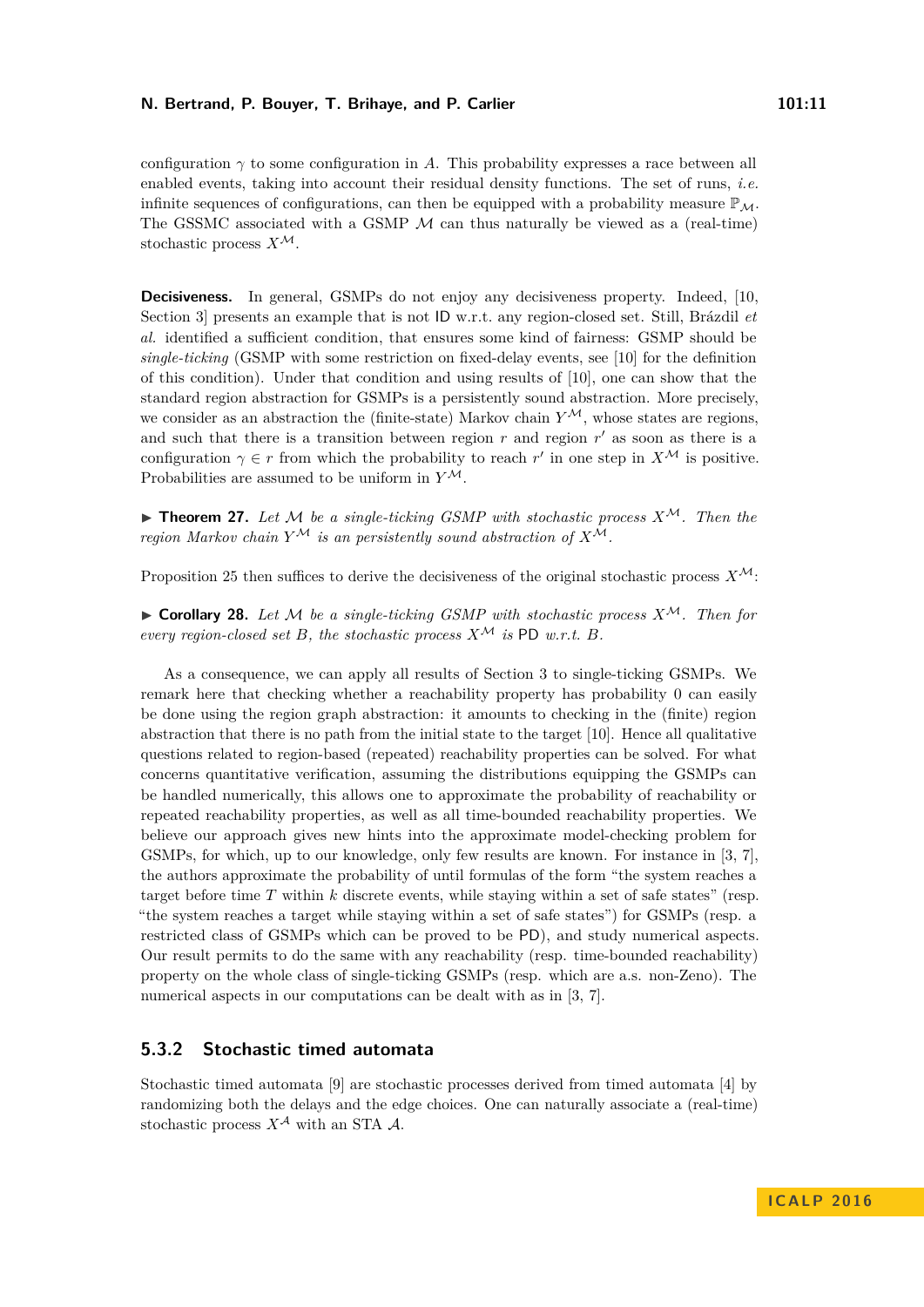## **101:12 Analysing Decisive Stochastic Processes**

**Decisiveness.** Similarly to GSMP, STA are not decisive in general. Adapting an example from [\[9\]](#page-12-2), one can indeed exhibit an STA which is not ID w.r.t. a given region-closed set. Still, under some fairness property, one can build an abstraction of the STA, that is sound for the almost-sure model checking of LTL properties and the-like [\[9\]](#page-12-2). It turns out that this fairness assumption ensures that the same abstraction is also sound for decisiveness. As for GSMPs, we consider the natural region abstraction, and we define a finite-state Markov chain  $Y^{\mathcal{A}}$ , in which the states are regions, and there is a transition from one region  $r$  to another  $r'$  as soon as there exists a configuration  $\gamma$  in r from which the probability to reach r' in one step in  $X^{\mathcal{A}}$ is positive. As mentioned earlier, as such, the abstraction  $Y^{\mathcal{A}}$  is not sound in general. Yet, it preserves almost-sure satisfaction of LTL properties when the stochastic timed automaton is *almost-surely fair* [\[9\]](#page-12-2). Here fairness refers as the following property, which depends on *Y* <sup>A</sup>: every edge of *Y* <sup>A</sup> which is enabled infinitely often along a run should be taken infinitely often. Denoting fair this property, the assumption  $\mathbb{P}(\mathsf{Ev}_{X,A}(\mathsf{fair})) = 1$  suffices to prove that  $Y^{\mathcal{A}}$  is a sound abstraction for the almost-sure model checking for LTL properties [\[9\]](#page-12-2).

<span id="page-11-0"></span> $\blacktriangleright$  **Theorem 29.** Let A be an STA with associated stochastic process  $X^{\mathcal{A}}$ , and let  $Y^{\mathcal{A}}$  be its *region abstraction.* If  $\mathbb{P}(\mathsf{Ev}_{X}A(\textsf{fair})) = 1$  *then*  $Y^{\mathcal{A}}$  *is a persistently sound abstraction for*  $X^{\mathcal{A}}$ *.* 

As a consequence of Proposition [25](#page-9-1) and Theorem [29,](#page-11-0) we derive the decisiveness of the original stochastic process  $X^{\mathcal{A}}$ :

 $\triangleright$  **Corollary 30.** Let A be an STA with stochastic process  $X^{\mathcal{A}}$  and  $Y^{\mathcal{A}}$  its region abstraction.  $I$ f  $\mathbb{P}(\mathsf{Ev}_{X}A \cap \mathsf{fair}) = 1$  *then for every region-closed set B,*  $X^{\mathcal{A}}$  *is* PD *w.r.t. B.* 

As a consequence, we can apply all results of Section [3](#page-4-0) to almost-surely fair stochastic timed automata. While the decidability of qualitative model-checking questions that we can infer from Section [3.1](#page-5-0) were already known [\[9\]](#page-12-2) and can be solved on the region abstraction, the approximation schemes that we can derive from Sections [3.2](#page-5-1) and [3.3](#page-6-1) are new. Obtaining decidability results even for the qualitative model-checking of large classes of STA required quite some effort (now combined in [\[9\]](#page-12-2)). Here, we show that our earlier approach importantly implied decisiveness properties for STA. Moreover, the approximation schemes of Sections [3.2](#page-5-1) and [3.3](#page-6-1) can now be effectively applied to STA, as soon as distributions in the model have good numerical properties. Notice that a first decidability result was obtained in [\[8\]](#page-12-9) for the quantitative model-checking of a restricted class of single-clock STA: while the current approximation schemes apply to all single-clock STA, the closed-form expression obtained in [\[8\]](#page-12-9), although more precise requires a condition on the cycles of the automaton.

# **6 Conclusion and future work**

In this paper, we introduced and studied decisiveness for general stochastic processes, setting sufficient conditions for the decidability of qualitative model-checking of (repeated) reachability properties, and more importantly for the approximability of the quantitative evaluation of such properties. We then showed that non-Zeno real-time stochastic processes have good decisiveness properties, allowing one to approximate the probability of all timebounded properties. Finally we described a framework to obtain decisiveness properties through abstractions, and demonstrated its applicability to generalized semi-Markov processes and stochastic timed automata, thus yielding new approximability results for the quantitative model-checking of stochastic timed automata.

As further work, we would like to extend the applicability of our approach to other classes of stochastic timed systems, like probabilistic extensions of timed lossy channel systems [\[1\]](#page-12-10)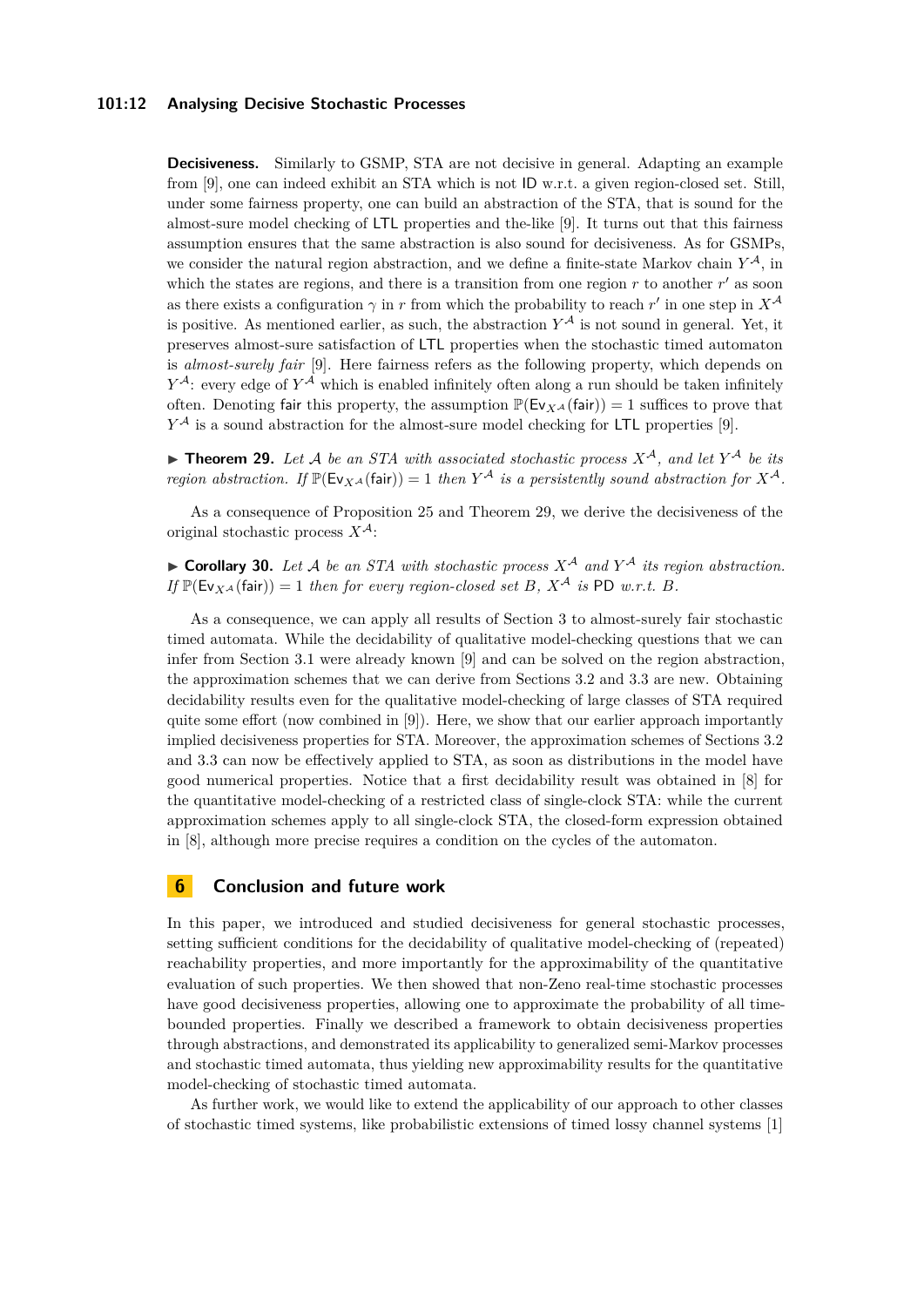# **References**

- <span id="page-12-10"></span>**1** Parosh Aziz Abdulla, Mohamed Faouzi Atig, and Jonathan Cederberg. Timed lossy channel systems. In *Proc. 31sth Conference on Foundations of Software Technology and Theoretical Computer Science (FSTTCS'12)*, volume 18 of *LIPIcs*, pages 374–386. Schloss Dagstuhl – Leibniz-Zentrum fuer Informatik, 2012. [doi:10.4230/LIPIcs.FSTTCS.2012.374](http://dx.doi.org/10.4230/LIPIcs.FSTTCS.2012.374).
- <span id="page-12-0"></span>**2** Parosh Aziz Abdulla, Noomene Ben Henda, and Richard Mayr. Decisive Markov chains. *Logical Methods in Computer Science*, 3(4), 2007.
- <span id="page-12-7"></span>**3** Rajeev Alur and Mikhail Bernadsky. Bounded model checking for GSMP models of stochastic real-time systems. In *Proc. 9th International Workshop on Hybrid Systems: Computation and Control (HSCC'06)*, volume 3927 of *Lecture Notes in Computer Science*, pages 19–33. Springer, 2006.
- <span id="page-12-1"></span>**4** Rajeev Alur and David L. Dill. A theory of timed automata. *Theoretical Computer Science*, 126(2):183–235, 1994.
- <span id="page-12-12"></span>**5** Christel Baier. Reasoning about cost-utility constraints in probabilistic models. In *Proc. 9th Workshop on Reachability Problems in Computational Models (RP'15)*, volume 9328 of *Lecture Notes in Computer Science*, pages 1–6. Springer, 2015.
- <span id="page-12-3"></span>**6** Christel Baier, Boudewijn Haverkort, Holger Hermanns, and Joost-Pieter Katoen. Modelchecking algorithms for continuous-time Markov chains. *IEEE Transactions on Software Engineering*, 29(7):524–541, 2003.
- <span id="page-12-8"></span>**7** Mikhail Bernadsky and Rajeev Alur. Symbolic analysis for GSMP models with one stateful clock. In *Proc. 10th International Workshop on Hybrid Systems: Computation and Control (HSCC'07)*, volume 4416 of *Lecture Notes in Computer Science*, pages 90–103. Springer, 2007.
- <span id="page-12-9"></span>**8** Nathalie Bertrand, Patricia Bouyer, Thomas Brihaye, and Nicolas Markey. Quantitative model-checking of one-clock timed automata under probabilistic semantics. In *Proc. 5th International Conference on Quantitative Evaluation of Systems (QEST'08)*. IEEE Computer Society Press, 2008.
- <span id="page-12-2"></span>**9** Nathalie Bertrand, Patricia Bouyer, Thomas Brihaye, Quentin Menet, Christel Baier, Marcus Größer, and Marcin Jurdziński. Stochastic timed automata. *Logical Methods in Computer Science*, 10(4):1–73, 2014.
- <span id="page-12-5"></span>**10** Tomáš Brázdil, Jan Krčál, Jan Křetínský, and Vojtěch Řehák. Fixed-delay events in generalized semi-Markov processes revisited. In *Proc. 22nd International Conference on Concurrency Theory (CONCUR'11)*, volume 6901 of *Lecture Notes in Computer Science*, pages 140–155. Springer, 2011.
- <span id="page-12-11"></span>**11** Lorenzo Clemente, Frédéric Herbreteau, Amélie Stainer, and Grégoire Sutre. Reachability of communicating timed processes. In *Proc. 16th International Conference on Foundations of Software Science and Computation Structures (FoSSaCS'13)*, volume 7794 of *Lecture Notes in Computer Science*, pages 81–96. Springer, 2013.
- <span id="page-12-4"></span>**12** Josée Desharnais and Prakash Panangaden. Continuous stochastic logic characterizes bisimulation of continuous-time Markov processes. *Journal of Logic and Algebraic Programming*, 56:99–115, 2003.
- <span id="page-12-6"></span>**13** Peter W. Glynn. A GSMP formalism for discrete event systems. *Proceedings of the IEEE*, 77(1):14–23, 1989.